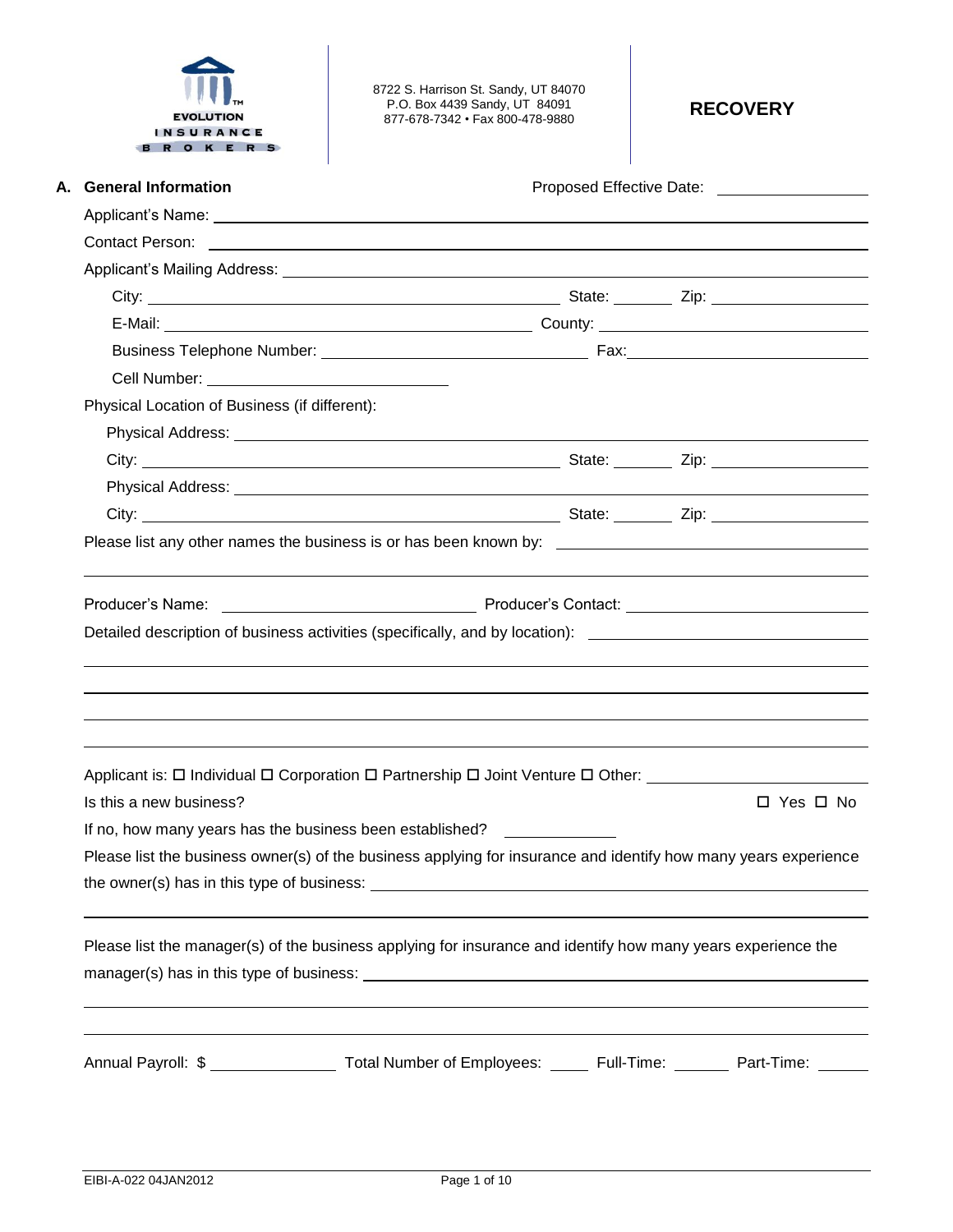Please describe the business's drug policy and what the procedure is when an applicant or employee fails a drug

test:

| services?<br>If yes, please tell us:                                                                          |                |                                                                       | liability, loss control, safety inspections, engineering, consulting, or other professional consultation advisory<br>□ Yes □ No                       |
|---------------------------------------------------------------------------------------------------------------|----------------|-----------------------------------------------------------------------|-------------------------------------------------------------------------------------------------------------------------------------------------------|
|                                                                                                               |                |                                                                       |                                                                                                                                                       |
|                                                                                                               |                |                                                                       |                                                                                                                                                       |
|                                                                                                               |                |                                                                       |                                                                                                                                                       |
|                                                                                                               |                | Employee's Responsibilities: <b>Employee's</b> Responsibilities:      |                                                                                                                                                       |
| <b>B.</b> Insurance History                                                                                   |                |                                                                       |                                                                                                                                                       |
|                                                                                                               |                |                                                                       | Who is your current insurance carrier (or your last if no current provider)?                                                                          |
|                                                                                                               |                |                                                                       | Provide name(s) for all insurance companies that have provided Applicant insurance for the last three years:                                          |
|                                                                                                               | Coverage:      | Coverage:                                                             | Coverage:                                                                                                                                             |
| Company Name                                                                                                  |                |                                                                       |                                                                                                                                                       |
| <b>Expiration Date</b>                                                                                        |                |                                                                       |                                                                                                                                                       |
|                                                                                                               |                | $\mathbb{S}$                                                          | $\mathfrak{S}$                                                                                                                                        |
| Annual Premium                                                                                                | $\mathfrak{S}$ |                                                                       |                                                                                                                                                       |
| Has the Applicant or any predecessor ever had a claim?<br>this Policy, prior to the inception of this Policy? |                | Attach a five year loss/claims history, including details. (REQUIRED) | $\Box$ Yes $\Box$ No<br>Have you had any incident, event, occurrence, loss, or Wrongful Act which might give rise to a Claim covered by<br>□ Yes □ No |

Has the Applicant, or anyone on the Applicant's behalf, attempted to place this risk in standard markets? □ Yes □ No

If the standard markets are declining placement, please explain why:

# **C. Other Insurance**

Please provide the following information for all other business-related insurance the Applicant currently carries.

| Coverage Type          |  |    |
|------------------------|--|----|
| Company Name           |  |    |
| <b>Expiration Date</b> |  |    |
| Annual Premium   \$    |  | ۰D |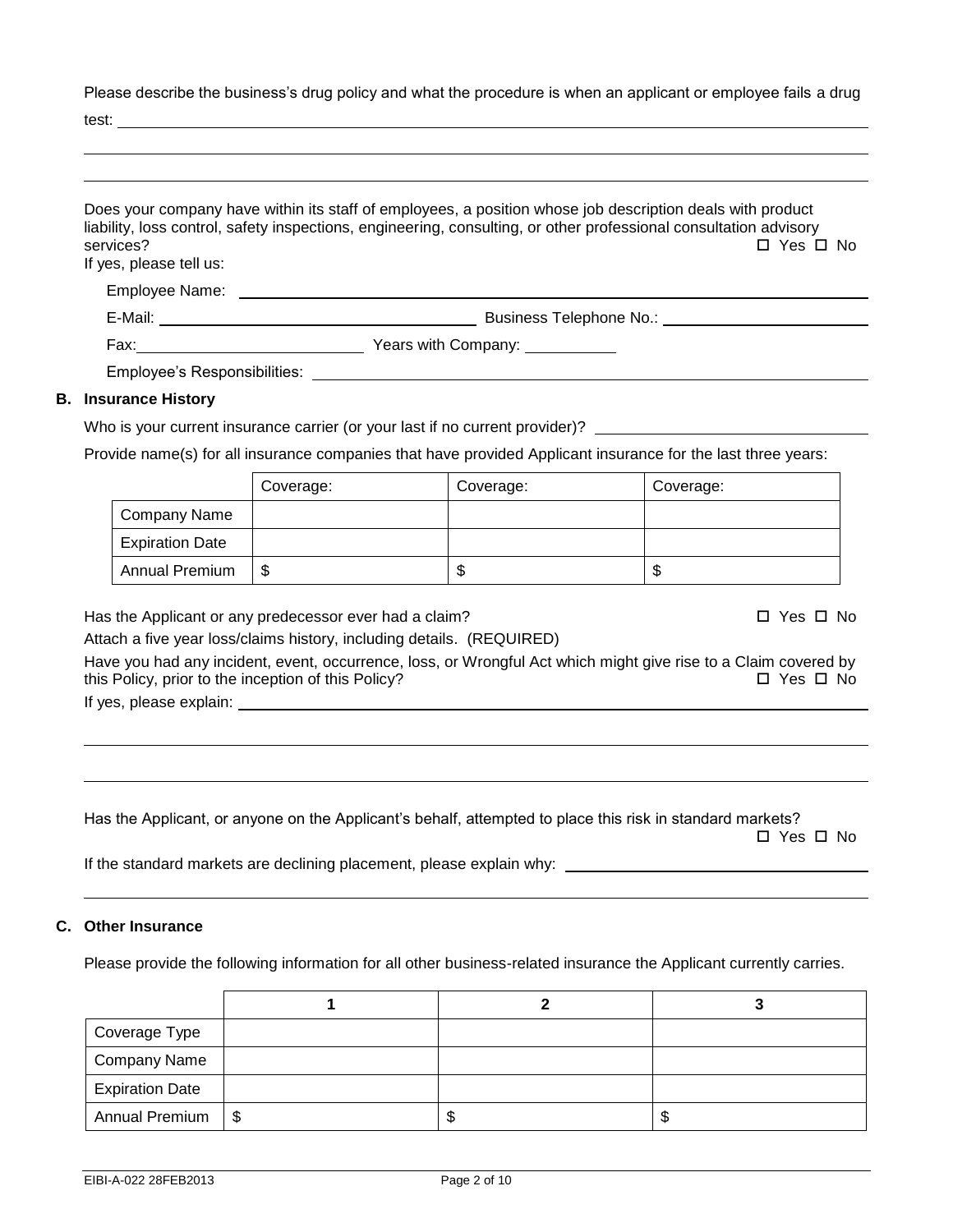### **D. Desired Insurance**

|                                      | <b>Limits of Liability:</b>                                                                                                                                                                                              |                                                |                                                                                                                                                             |
|--------------------------------------|--------------------------------------------------------------------------------------------------------------------------------------------------------------------------------------------------------------------------|------------------------------------------------|-------------------------------------------------------------------------------------------------------------------------------------------------------------|
| 0<br>$\Box$<br>$\Box$<br>$\Box$<br>П | \$50,000/100,000/300,000<br>\$100,000/300,000/500,000<br>\$100,000/300,000/1,000,000<br>\$150,000/300,000/300,000<br>\$150,000/300,000/1,000,000                                                                         | $\Box$<br>$\Box$<br>$\Box$<br>$\Box$<br>$\Box$ | \$100,000/250,000/1,000,000<br>\$250,000/500,000/1,000,000<br>\$250,000/750,000/1,000,000<br>\$250,000/1,000,000/1,000,000<br>\$250,000/1,000,000/2,000,000 |
|                                      | Limit of Garage Keeper's Legal Liability (GKLL):                                                                                                                                                                         |                                                |                                                                                                                                                             |
| □<br>□<br>□<br>□<br>□                | On premises listed in this application:<br>\$25,000<br>\$50,000<br>\$100,000<br>Other: <u>_________________________________</u><br><b>Contractual Liability Indemnification (Employee Dishonesty Only):</b><br>\$100,000 |                                                | □<br><b>Direct Primary</b>                                                                                                                                  |
| □                                    | \$300,000                                                                                                                                                                                                                |                                                |                                                                                                                                                             |
| □<br>□                               | \$500,000<br>\$1,000,000                                                                                                                                                                                                 |                                                |                                                                                                                                                             |
|                                      | In Tow (On Hook):                                                                                                                                                                                                        |                                                | <b>Cargo Limit:</b>                                                                                                                                         |
| □<br>$\Box$<br>$\Box$<br>□           | \$25,000<br>\$50,000<br>\$100,000<br>Other: <u>with the state of the state of</u>                                                                                                                                        | □<br>□<br>□<br>П                               | The transporting of equipment on<br>a trailer or flatbed tow vehicle:<br>\$25,000<br>\$50,000<br>\$100,000<br>Other:                                        |

- 1. For garage keeper's legal liability coverage, please answer the following questions:
	- a. Average value in storage locations:
	- b.

|                      | Maximum value in storage, at any one time | Max value per vehicle |
|----------------------|-------------------------------------------|-----------------------|
| Location 1           | S                                         |                       |
| Location $2 \mid$ \$ |                                           |                       |
| Location 3           | \$                                        |                       |

# **Drive-Away Physical Damage to Vehicles Driven–Physical Damage Limits: Over the road Physical Damage**

Employee Only, Named Operators Coverage Only

- $\square$  \$25,000
- $\square$  \$50,000
- \$100,000

3<sup>rd</sup> Party liability coverage and auto liability coverage is the same limit as the Commercial Liability limit selected above.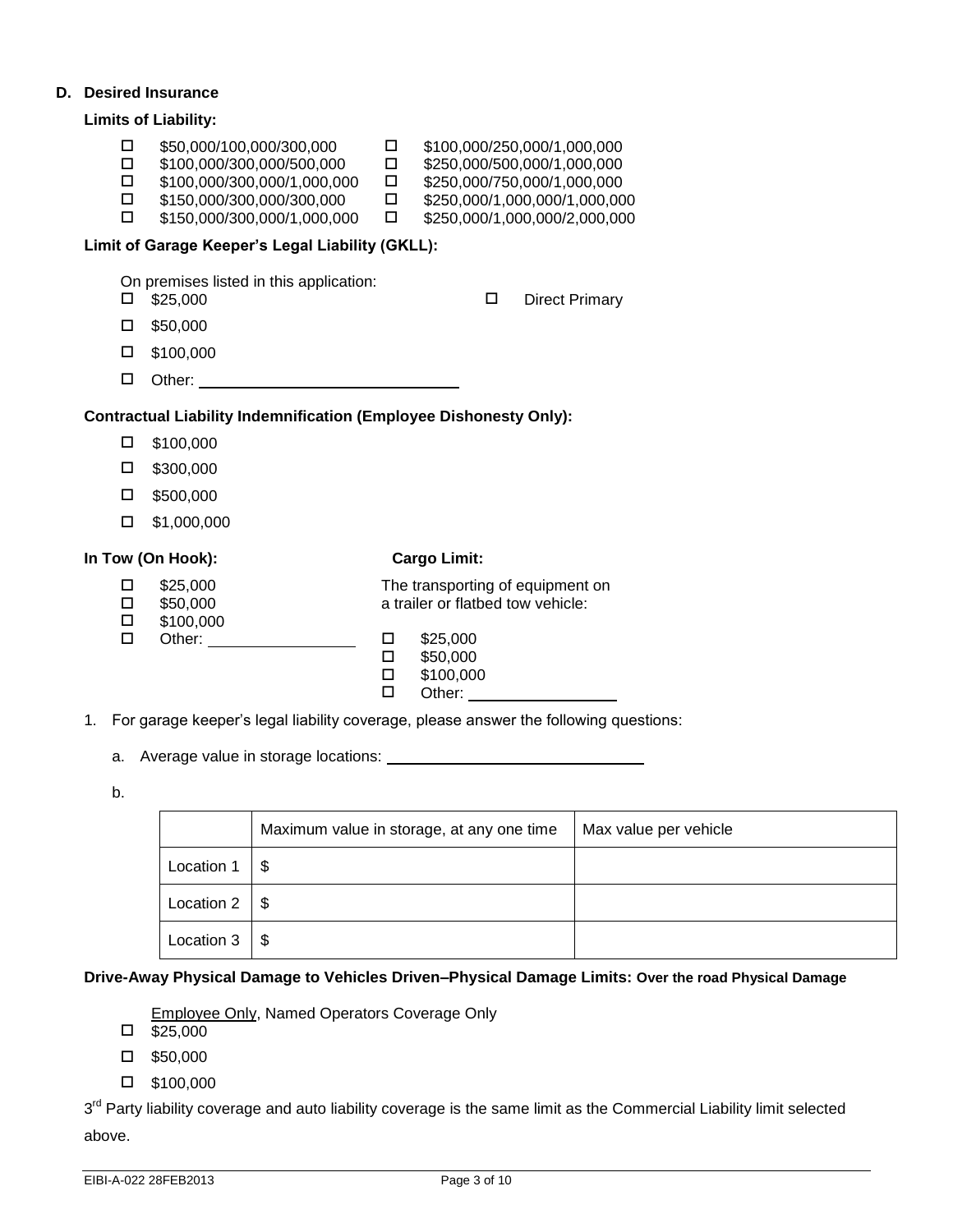2. Total number of repossessions:

| By Exposure:                              | <b>Drive-Away</b> | Tow-Away |
|-------------------------------------------|-------------------|----------|
| By employees in the last 12 months:       |                   |          |
| By independent contractors in the last 12 |                   |          |
| months:                                   |                   |          |
| Expected in the next 12 months:           |                   |          |

# 3. Drive Away coverage: Only named driver coverage is available.

- a. Employees only: Is drive away liability and physical damage (not in-tow or on-hook) coverage required for:
	- i. Pickup of vehicles and transportation to a storage site?  $\square$  Yes  $\square$  No
	- ii. Delivery of vehicles from the original storage location to another site?  $\square$  Yes  $\square$  No
	- iii. Potential test drives, i.e., independent buyers, car lot, etc., which involve the sale of repossessed  $\Box$  Yes  $\Box$  No goods?

### **E. Business Activities**

1. All other services income:

| Physical Repair (Auto Body) of Vehicles - Gross<br>Income                                                                                             | \$ |
|-------------------------------------------------------------------------------------------------------------------------------------------------------|----|
| Mechanical Repair and Service to vehicles<br>(tune up, radiator, air-conditioning, lube and oil,<br>muffler, brakes, engine rebuilding)-Gross Income. | \$ |
| Storage of Vehicles – Gross Income                                                                                                                    | \$ |
| Used Car Sales - Gross Sales                                                                                                                          | \$ |
| Leased Auto Sales                                                                                                                                     | \$ |
| Tire Sales and Service Gross sales                                                                                                                    | \$ |
| Other (please explain):                                                                                                                               | \$ |

### 2. Do you operate as:

- a. A towing service company?  $\Box$  Yes  $\Box$  No b. An auto drive-away service company?  $\square$  Yes  $\square$  Yes  $\square$  No c. A transport company?  $\Box$  Yes  $\Box$  No d. A recovery or repossession agency? 
<br>
■ Yes □ No 3. How many of each do you have issued to your agency:
- - a. Transportation plates:
		- How are they used?
	- b. Repossessor plates: How are they used?

4. What kinds of property do you repossess? (check all that apply)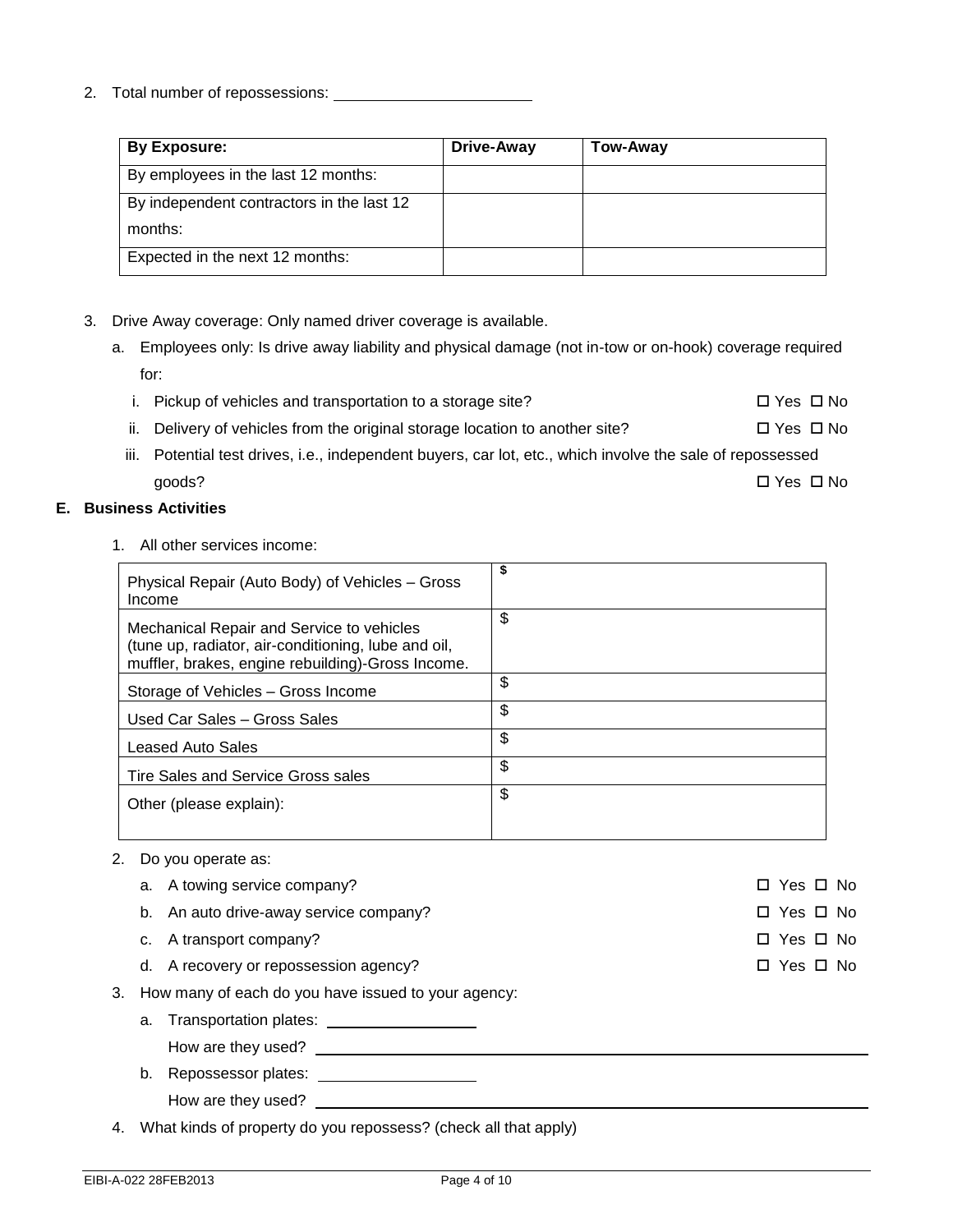Construction Equipment Tractor/Trailer Heavy Equipment Autos Motorcycles Boats  $\Box$  ATV's  $\Box$  Household items/appliances/furniture/electronics/jewelry  $\Box$  Other:

| 5. What percentage of recovery operations is associated with contracts? |  |
|-------------------------------------------------------------------------|--|
|                                                                         |  |

- 6. Is a police report required in your state on all recoveries and repossessions?  $\square$  Yes  $\square$  No
- 7. Are personal effects and personal property of other recovered, and a complete and accurate inventory made of all items?  $\Box$  Yes  $\Box$  No

a. How are personal property and effects returned to their owners?

- b. What is done with deadly weapons, dangerous drugs, or prescription drugs found in the personal effects and property that are removed for inventory?
- c. Do you repossess and recover vehicles or property which is being retained by others, under a garage man's lien?  $\Box$  Yes  $\Box$  No.

If yes, explain procedures:

8. Do you permit others to use or personally use customer-repossessed vehicles for personal use?

□ Yes □ No

Note: Coverage is excluded for personal use of non-owned customer vehicles.

9. Indicate annual gross income from:

| Annual gross income for recoveries from<br>direct employer/employee operation                    | S  | $\%$ |
|--------------------------------------------------------------------------------------------------|----|------|
| Annual gross income for recoveries<br>developed from independent contractor<br>adjuster services | \$ | %    |

10. Employee breakdown—list the number of employees who are:

| <b>Licensed Drivers</b> |  |
|-------------------------|--|
| <b>Office Employees</b> |  |
| Service                 |  |
| <b>Employees</b>        |  |

11. What work do you sub-contract to others?

- 12. Do you request certification of liability forms from all sub-contractors or independent contractors, where your firm is listed as an Additional Named Insured?  $\Box$  Yes  $\Box$  No
- 13. Do you provide or perform services as a sub-contractor to other tow truck operators, recovery agencies, or other business operations?  $\Box$  Yes  $\Box$  No

If yes, please explain:

14. Number of vehicles operated this year: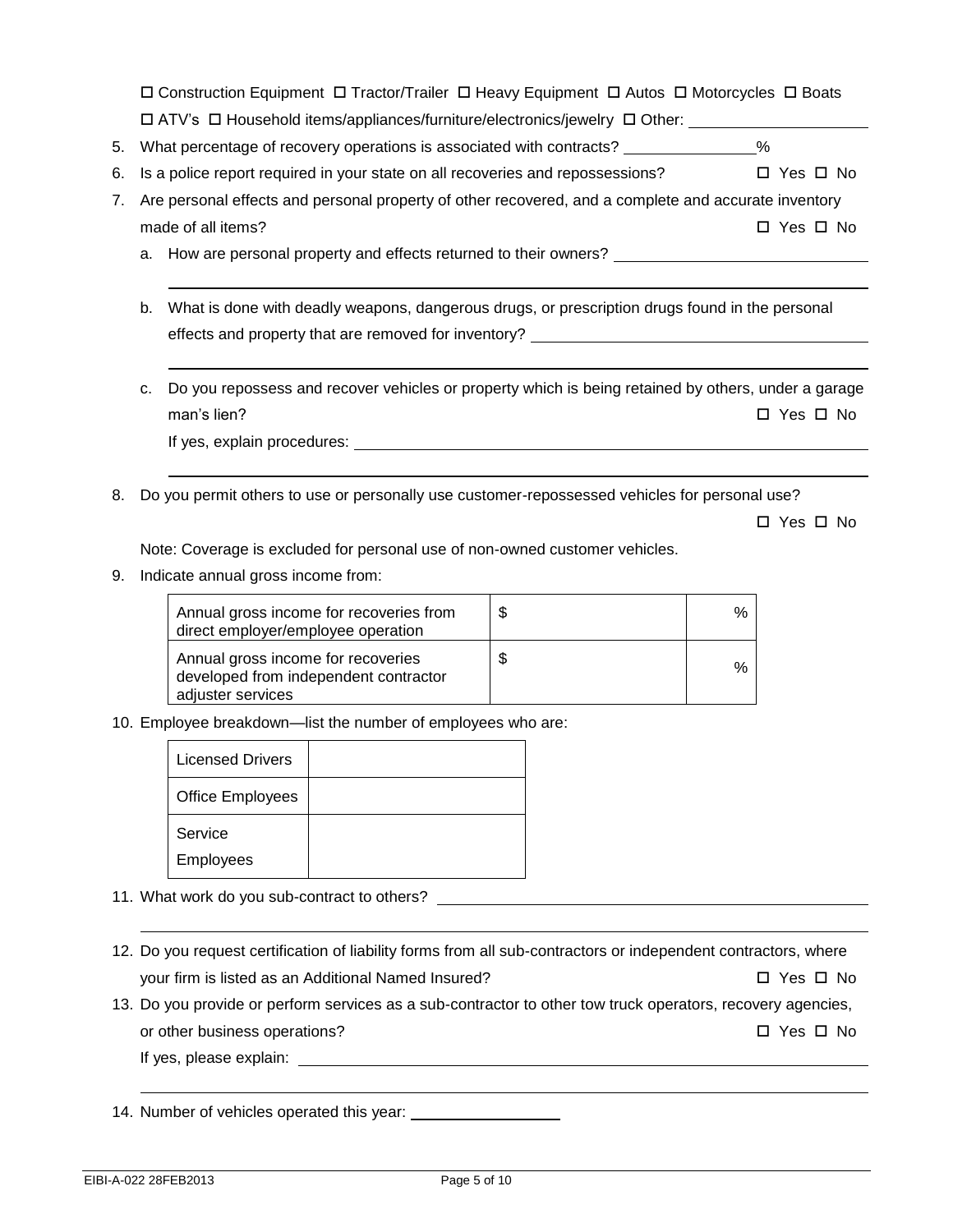| a.                                                                                                                                      | How many owned vehicles are assigned 24 hrs. to an employee and used to and from work and                                                                           |                      |  |  |
|-----------------------------------------------------------------------------------------------------------------------------------------|---------------------------------------------------------------------------------------------------------------------------------------------------------------------|----------------------|--|--|
|                                                                                                                                         | 15. Radius of operations (show percentage of total miles driven):                                                                                                   |                      |  |  |
|                                                                                                                                         | 0-50 miles: _______% 51-100 miles: ________% 101-200: _________% 201+: _________%                                                                                   |                      |  |  |
|                                                                                                                                         | 16. Do you have Interstate Commerce Commission (ICC) authority?                                                                                                     | □ Yes □ No           |  |  |
|                                                                                                                                         | If yes,                                                                                                                                                             |                      |  |  |
|                                                                                                                                         | a. What is the ICC Docket Number? Manual Content of the UCC Docket Number 2014 10:00 AM and the UCC Docket Number 2014                                              |                      |  |  |
| b.                                                                                                                                      | List states in which you have operating authority:_______________________________                                                                                   |                      |  |  |
|                                                                                                                                         |                                                                                                                                                                     |                      |  |  |
| C.                                                                                                                                      |                                                                                                                                                                     |                      |  |  |
|                                                                                                                                         | 17. Do you loan vehicles or equipment to customers?                                                                                                                 | $\Box$ Yes $\Box$ No |  |  |
|                                                                                                                                         | Note: Coverage is excluded for personal use of non-owned customer vehicles                                                                                          |                      |  |  |
|                                                                                                                                         | 18. Provide a copy of your training program, bid and job contract, customer release of liability form, and a                                                        |                      |  |  |
|                                                                                                                                         | copy of your yellow page ad, if applicable to your business operations.                                                                                             |                      |  |  |
|                                                                                                                                         | 19. Do you have a written equipment maintenance program?                                                                                                            | □ Yes □ No           |  |  |
|                                                                                                                                         | 20. Is each unit equipped with fire extinguishers?                                                                                                                  | $\Box$ Yes $\Box$ No |  |  |
|                                                                                                                                         | 21. Are bodies of all trucks and trailers completely closed and equipped with snap locks?                                                                           | $\Box$ Yes $\Box$ No |  |  |
|                                                                                                                                         | 22. Are trucks equipped with Babaco Alarms?                                                                                                                         | □ Yes □ No           |  |  |
|                                                                                                                                         |                                                                                                                                                                     |                      |  |  |
|                                                                                                                                         | 23. Are loaded trucks ever left unattended?                                                                                                                         | $\Box$ Yes $\Box$ No |  |  |
| 24. Please answer the following questions related to recover tow truck operations and service vehicles<br>connected with your business: |                                                                                                                                                                     |                      |  |  |
|                                                                                                                                         | a. Do you use air bags?                                                                                                                                             | $\Box$ Yes $\Box$ No |  |  |
| b.                                                                                                                                      | Do you always use safety chains?                                                                                                                                    | □ Yes □ No           |  |  |
| с.                                                                                                                                      | Are you equipped with wheel lifts?                                                                                                                                  | $\Box$ Yes $\Box$ No |  |  |
| d.                                                                                                                                      | Do you lift or haul other than vehicles?                                                                                                                            | □ Yes □ No           |  |  |
|                                                                                                                                         |                                                                                                                                                                     |                      |  |  |
|                                                                                                                                         | 25. Where are keys to customer vehicles kept? __________________________________                                                                                    |                      |  |  |
|                                                                                                                                         |                                                                                                                                                                     |                      |  |  |
|                                                                                                                                         |                                                                                                                                                                     |                      |  |  |
|                                                                                                                                         | 28. What are your daily hours of operation?<br><u> Alexandria de la contrada de la contrada de la contrada de la contrada de la contrada de la contrada de la c</u> |                      |  |  |
|                                                                                                                                         |                                                                                                                                                                     |                      |  |  |
|                                                                                                                                         |                                                                                                                                                                     |                      |  |  |
|                                                                                                                                         | 30. Are plates ever provided to other than your employees?                                                                                                          | □ Yes □ No           |  |  |
|                                                                                                                                         |                                                                                                                                                                     |                      |  |  |
|                                                                                                                                         |                                                                                                                                                                     |                      |  |  |

31. Maximum number of working hours permitted any one driver during a 24-hour period: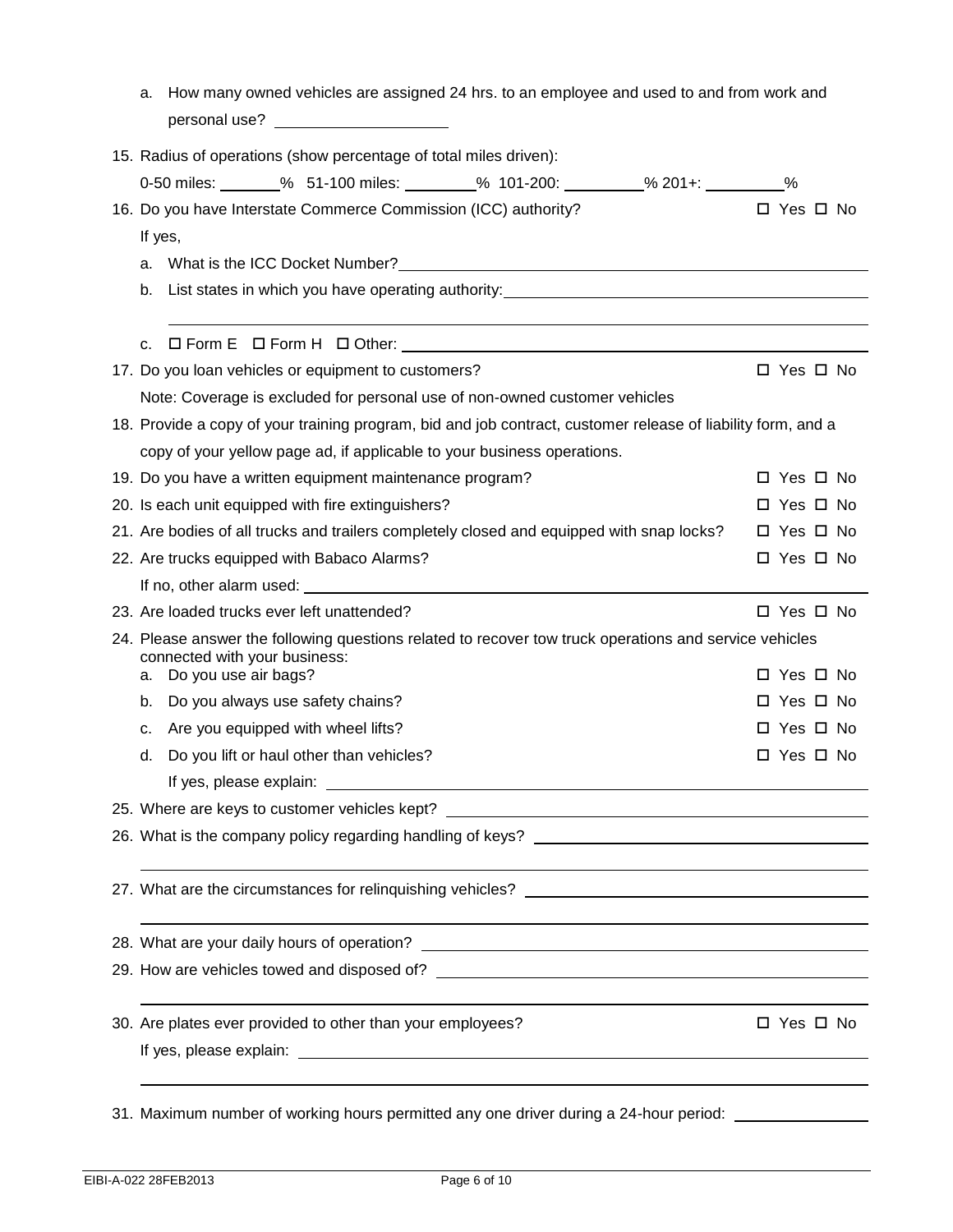| 32. Do you provide Workers' Compensation for all employees, including drivers?                                                                                        | $\Box$ Yes $\Box$ No |
|-----------------------------------------------------------------------------------------------------------------------------------------------------------------------|----------------------|
| 33. Are the tow trucks or service vehicles that are used for towing equipped with a transformer or dynamic<br>towing system, or similar automatic hook-up capability? | □ Yes □ No           |
| 34. Do you transport any caustic, radioactive, or flammable cargo?                                                                                                    | □ Yes □ No           |
|                                                                                                                                                                       |                      |
| 35. Do you lease equipment for short periods of time from others?                                                                                                     | □ Yes □ No           |
|                                                                                                                                                                       |                      |
| 36. Do you haul for other business operations?                                                                                                                        | □ Yes □ No           |
|                                                                                                                                                                       |                      |
| 37. Do you operate under anyone else's permit or authority?                                                                                                           | □ Yes □ No           |
|                                                                                                                                                                       |                      |
| 38. Do you operate under your permit or authority?                                                                                                                    | □ Yes □ No           |
|                                                                                                                                                                       |                      |
|                                                                                                                                                                       |                      |
|                                                                                                                                                                       |                      |
| 40. Are vehicles left loaded at night?                                                                                                                                | □ Yes □ No           |
|                                                                                                                                                                       |                      |
| 41. Are trucks with cargo required to be emptied prior to towing?                                                                                                     | □ Yes □ No           |
|                                                                                                                                                                       |                      |

### **REPRESENTATIONS AND WARRANTIES**

The "Applicant" is the party to be named as the "Insured" in any insuring contract if issued. By signing this Application, the Applicant for insurance hereby represents and warrants that the information provided in the Application, together with all supplemental information and documents provided in conjunction with the Application, is true, correct, inclusive of all relevant and material information necessary for the Insurer to accurately and completely assess the Application, and is not misleading in any way. The Applicant further represents that the Applicant understands and agrees as follows: (i) the Insurer can and will rely upon the Application and supplemental information provided by the Applicant, and any other relevant information, to assess the Applicant's request for insurance coverage and to quote and potentially bind, price, and provide coverage; (ii) the Application and all supplemental information and documents provided in conjunction with the Application are warranties that will become a part of any coverage contract that may be issued; (iii) the submission of an Application or the payment of any premium does not obligate the Insurer to quote, bind, or provide insurance coverage; and (iv) in the event the Applicant has or does provide any false, misleading, or incomplete information in conjunction with the Application, any coverage provided will be deemed void from initial issuance.

The Applicant hereby authorizes the Insurer and its agents to gather any additional information the Insurer deems necessary to process the Application for quoting, binding, pricing, and providing insurance coverage including, but not limited to, gathering information from federal, state, and industry regulatory authorities, insurers, creditors, customers, financial institutions, and credit rating agencies. The Insurer has no obligation to gather any information nor verify any information received from the Applicant or any other person or entity. The Applicant expressly authorizes the release of information regarding the Applicant's losses, financial information, or any regulatory compliance issues to this Insurer in conjunction with consideration of the Application.

The Applicant further represents that the Applicant understands and agrees the Insurer may: (i) present a quote with a Sublimit of liability for certain exposures, (ii) quote certain coverages with certain activities, events, services, or waivers excluded from the quote, and (iii) offer several optional quotes for consideration by the Applicant for insurance coverage. In the event coverage is offered, such coverage will not become effective until the Insurer's accounting office receives the required premium payment.

The Applicant agrees that the Insurer and any party from whom the Insurer may request information in conjunction with the Application may treat the Applicant's facsimile signature on the Application as an original signature for all purposes.

The Applicant acknowledges that under any insuring contract issued, the following provisions will apply: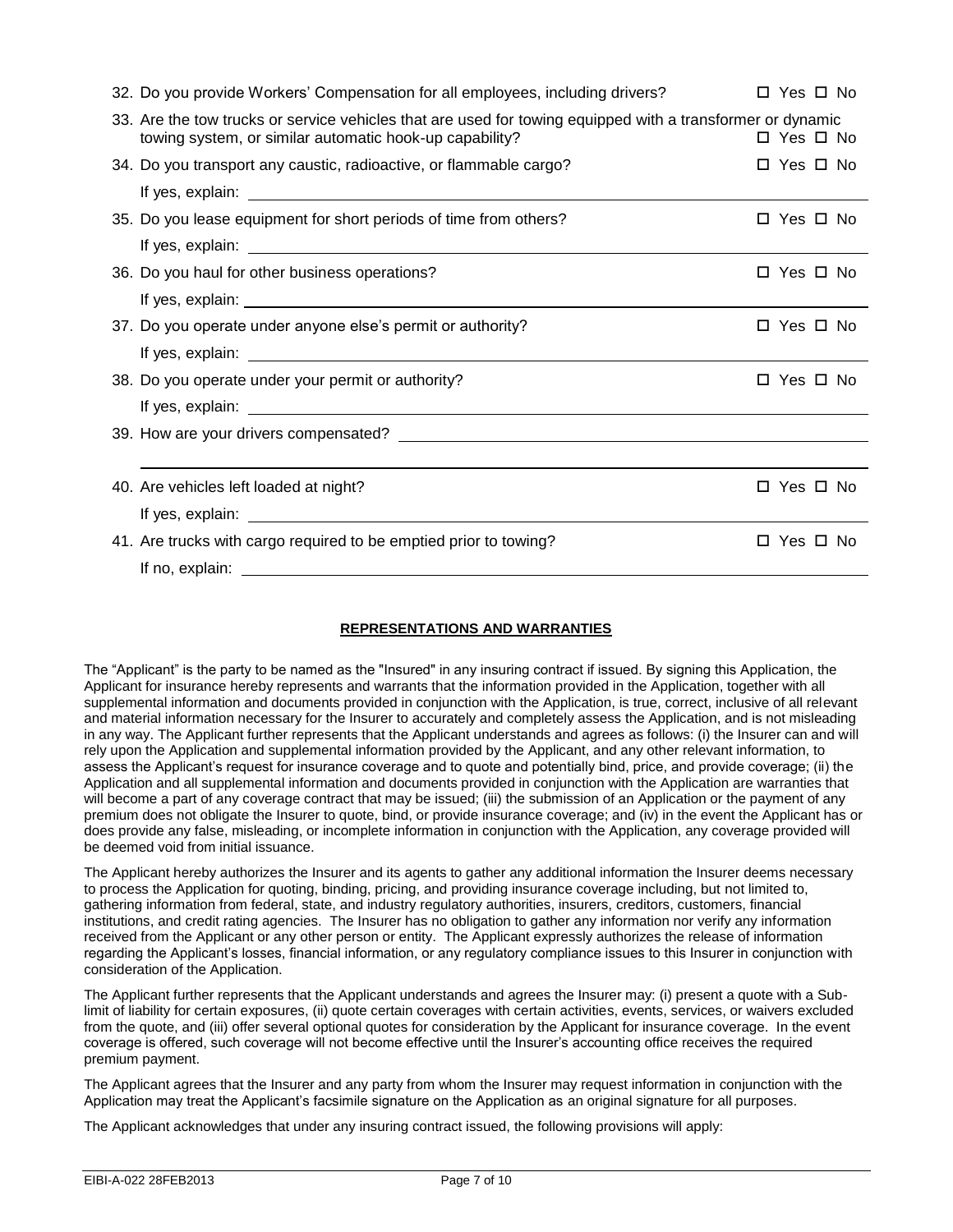1. A single Accident, or the accumulation of more than one Accident during the Policy Period, may cause the per Accident Limit and/or the annual aggregate maximum Limit of Liability to be exhausted, at which time the Insured will have no further benefits under the Policy.

2. The Insured may request the Insurer to reinstate the original Limit of Liability for the remainder of the Policy period for an additional coverage charge, as may be calculated and offered by the Insurer. The Insurer is under no obligation to accept the Insured's request.

3. The Applicant understands and agrees that the Insurer has no obligation to notify the Insured of the possibility that the maximum Limit of Liability may be exhausted by any Accident or combination of Accidents that may occur during the Policy Period. The Insured must determine if additional coverage should be purchased. The Insurer is expressly not obligated to make a determination about additional coverage, nor advise the Insured concerning additional coverage.

4. The Insurer is herein released and relieved from any and all responsibility to notify the Insured of the possible reduction in any applicable Limit of Liability. The Insured herein assumes the sole and individual responsibility to evaluate, consider, and initiate a request for additional coverage or reinstatement of the annual aggregate Limit of Liability which may be exhausted by any single Accident or combination of Accidents during the Policy Period.

| Dated:            | Dated:            |
|-------------------|-------------------|
| Applicant:        | Agent/Broker:     |
| Signature         | Signature         |
| <b>Print Name</b> | <b>Print Name</b> |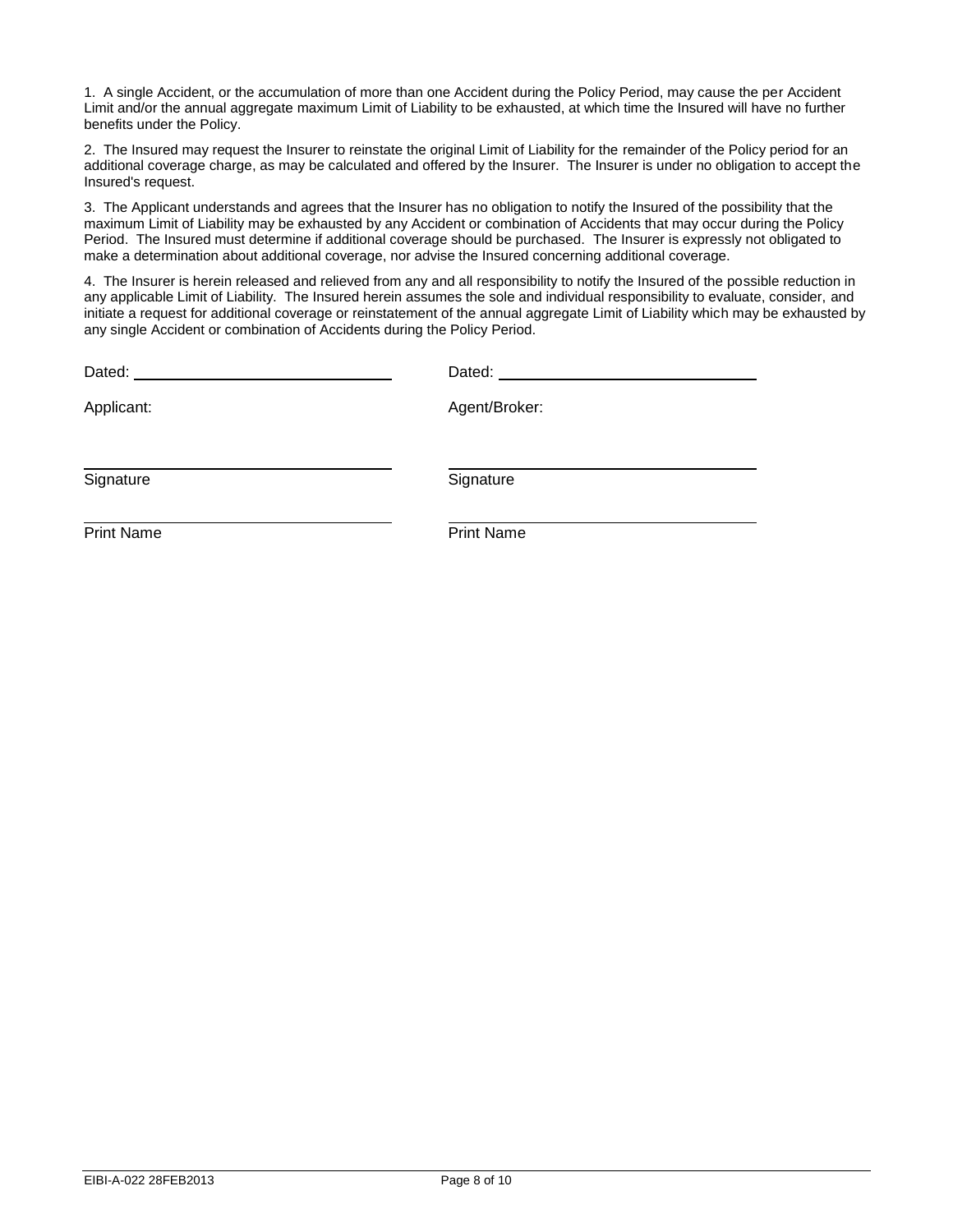#### **OPERATOR SCHEDULE**

#### **An electronic list is mandatory for lists that exceed 4 drivers or 4 vehicles.**

|  |                     |                                |                   | Mailing Address: National Address: National Address: National Address: National Address: National Address: National Address: National Address: National Address: National Address: National Address: National Address: Nationa |                            |                             |  |  |  |
|--|---------------------|--------------------------------|-------------------|--------------------------------------------------------------------------------------------------------------------------------------------------------------------------------------------------------------------------------|----------------------------|-----------------------------|--|--|--|
|  |                     |                                |                   |                                                                                                                                                                                                                                |                            |                             |  |  |  |
|  |                     |                                |                   | For each driver, complete the following and attach a copy of the driver's MVR and license.                                                                                                                                     |                            |                             |  |  |  |
|  |                     |                                |                   |                                                                                                                                                                                                                                |                            |                             |  |  |  |
|  |                     |                                |                   |                                                                                                                                                                                                                                |                            |                             |  |  |  |
|  |                     |                                |                   |                                                                                                                                                                                                                                |                            |                             |  |  |  |
|  | <b>SEX</b><br>(M/F) | DATE OF<br><b>BIRTH</b>        | EXP               | YRS   DRIVER'S LICENSE   STATE<br>NUMBER                                                                                                                                                                                       | <b>LIC</b>                 | <b>DATE</b><br><b>HIRED</b> |  |  |  |
|  |                     |                                |                   | Violations/Accidents/Claims: Letter and the contract of the contract of the contract of the contract of the contract of the contract of the contract of the contract of the contract of the contract of the contract of the co |                            |                             |  |  |  |
|  |                     |                                |                   |                                                                                                                                                                                                                                |                            |                             |  |  |  |
|  |                     |                                |                   |                                                                                                                                                                                                                                |                            |                             |  |  |  |
|  |                     |                                |                   | Home Phone: Cell Phone: E-mail:                                                                                                                                                                                                |                            |                             |  |  |  |
|  | (M/F)               | <b>BIRTH</b>                   | EXP               | SEX   DATE OF   YRS   DRIVER'S LICENSE   STATE<br><b>NUMBER</b>                                                                                                                                                                | <b>LIC</b>                 | <b>DATE</b><br><b>HIRED</b> |  |  |  |
|  |                     |                                |                   |                                                                                                                                                                                                                                |                            |                             |  |  |  |
|  |                     |                                |                   |                                                                                                                                                                                                                                |                            |                             |  |  |  |
|  |                     |                                |                   |                                                                                                                                                                                                                                |                            |                             |  |  |  |
|  | <b>SEX</b><br>(M/F) | DATE OF<br><b>BIRTH</b>        | YRS I<br>EXP      | DRIVER'S LICENSE<br>NUMBER                                                                                                                                                                                                     | <b>STATE</b><br><b>LIC</b> | <b>DATE</b><br><b>HIRED</b> |  |  |  |
|  |                     |                                |                   | Violations/Accidents/Claims: University of the Contract of the Contract of the Contract of the Contract of the                                                                                                                 |                            |                             |  |  |  |
|  |                     |                                |                   | Driver # Driver Name: Driver Name:                                                                                                                                                                                             |                            |                             |  |  |  |
|  |                     |                                |                   |                                                                                                                                                                                                                                |                            |                             |  |  |  |
|  |                     |                                |                   | Home Phone: Cell Phone: E-mail:                                                                                                                                                                                                |                            |                             |  |  |  |
|  | <b>SEX</b><br>(M/F) | <b>DATE OF</b><br><b>BIRTH</b> | <b>YRS</b><br>EXP | <b>DRIVER'S LICENSE</b><br>NUMBER                                                                                                                                                                                              | <b>STATE</b><br><b>LIC</b> | <b>DATE</b><br>HIRED        |  |  |  |
|  |                     |                                |                   | Violations/Accidents/Claims: Williams:                                                                                                                                                                                         |                            |                             |  |  |  |
|  |                     |                                |                   | If any driver(s) should be specifically excluded from the policy, please attach a separate list.                                                                                                                               |                            |                             |  |  |  |
|  |                     |                                |                   | If available, please attach a copy of the MVR and driver's license for each driver.                                                                                                                                            |                            |                             |  |  |  |

**NOTE**: Driver and vehicle information must be submitted and accepted by insurer and appropriate charge must be paid for coverage to apply.